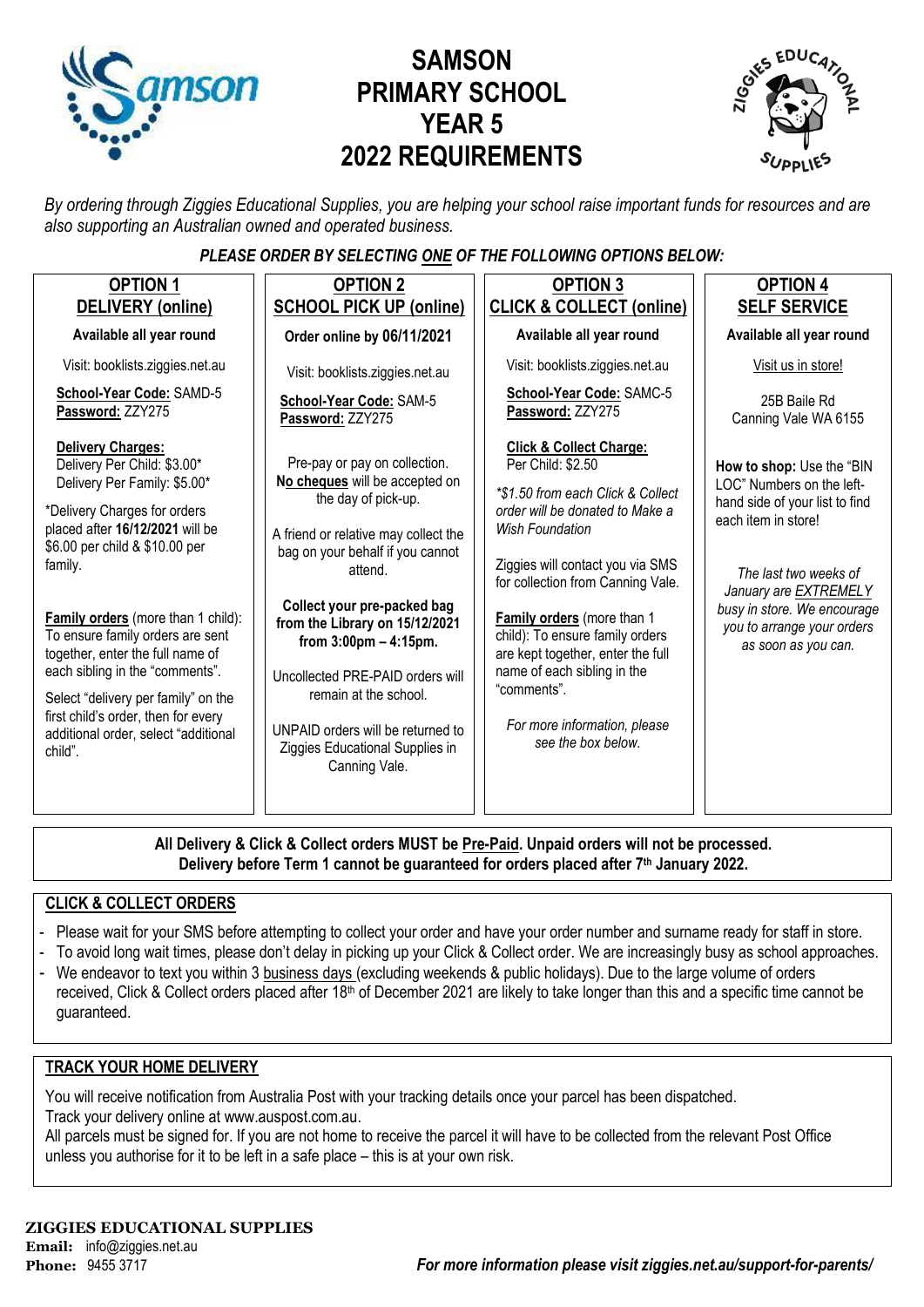

# **MISSING ITEMS**

Please ensure that you open your parcel and check your order as soon as you receive it. If you have any items missing from your pack that are not listed as being on back order, PLEASE NOTIFY US WITHIN 14 DAYS OF RECEIVING your order by emailing info@ziggies.net.au.

*Any claims made after this date will not be accepted.*

# **REFUNDS**

- Refunds will be granted for textbooks/workbooks on your Requirements List that are in **PERFECT** condition up to the **14th February 2022** or **14 days from date of purchase** (whichever is the latter). PERFECT condition = still wrapped in packaging, no name written on, no bent corners, no book covering.
- **NO REFUNDS WILL BE GIVEN FOR DIGITAL PRODUCTS.**
- Ziggies will gladly refund or exchange any items deemed faulty from the manufacturer.
- **NO REFUNDS WILL BE ISSUED FOR ITEMS MARKED WITH A #, THESE ITEMS ARE FIRM SALE.**

**Please note: A refund or exchange cannot be given if the receipt is not presented.**

| <b>Store Trading Hours:</b>                                                                                                                                                                       |                                                                                                                                                  | <b>Store locations:</b>                                                                                                                                |  |  |  |
|---------------------------------------------------------------------------------------------------------------------------------------------------------------------------------------------------|--------------------------------------------------------------------------------------------------------------------------------------------------|--------------------------------------------------------------------------------------------------------------------------------------------------------|--|--|--|
| Mon - Fri                                                                                                                                                                                         | $9:00am - 5:00pm$                                                                                                                                | 25B Baile Rd<br>❖<br>Canning Vale WA 6155                                                                                                              |  |  |  |
| Saturday                                                                                                                                                                                          | $9:00$ am $-1:00$ pm                                                                                                                             |                                                                                                                                                        |  |  |  |
| <b>Extended hours:</b><br>Sat 8 <sup>th</sup> Jan<br>Sat 15 <sup>th</sup> Jan                                                                                                                     | $9:00$ am $-3:00$ pm<br>$9:00am - 3:00pm$                                                                                                        | <b>Parking:</b> Please be aware that there is limited parking in the<br>last two weeks of January. Please be respectful of<br>neighbouring businesses. |  |  |  |
| Sat 22 <sup>nd</sup> Jan<br>Thurs 27 <sup>th</sup> Jan<br>Fri 28 <sup>th</sup> Jan<br>Sat 29 <sup>th</sup> Jan<br>Sun 30 <sup>th</sup> Jan<br>Mon 31 <sup>st</sup> Jan<br>Sat 5 <sup>th</sup> Feb | $9:00am - 5:00pm$<br>$8:00am - 6:00pm$<br>$8:00am - 6:00pm$<br>$9:00am - 5:00pm$<br>$11:00am - 4:00pm$<br>$8:00am - 6:00pm$<br>$9:00am - 3:00pm$ | To avoid parking issues, we strongly encourage you to visit<br>our store earlier or select the delivery option.                                        |  |  |  |
| * Christmas Eve (24th Dec) 9:00am-3:00pm<br>* Closed all public holidays (i.e. Christmas Day,<br>Boxing Day, New Year's Day, Australia Day etc.)                                                  |                                                                                                                                                  |                                                                                                                                                        |  |  |  |

## **Covid-19**

Due to the current situation with Covid-19, we will be monitoring and restricting (if necessary) the number of customers in store for the safety of our customers and staff. If you are visiting our stores in the last 2 weeks of January, please be aware that you may need to wait in line to enter our stores for self-service, so please limit the number of family members you bring with you. We highly recommend that you visit before this time. All customers will be required to sign in using the Safe WA App or the manual register.

# **Plastic Bags**

We encourage you to bring re-usable bags into store if doing self-service. Re-usable plastic and fabric bags will be available to purchase if required.

# **Parents to Supply**

1x Library Bag 1x Homework Satchel (Available from the P&C Uniform Shop) 1x Art Shirt 1x Box of Tissues (200's)

**ZIGGIES EDUCATIONAL SUPPLIES Email:** info@ziggies.net.au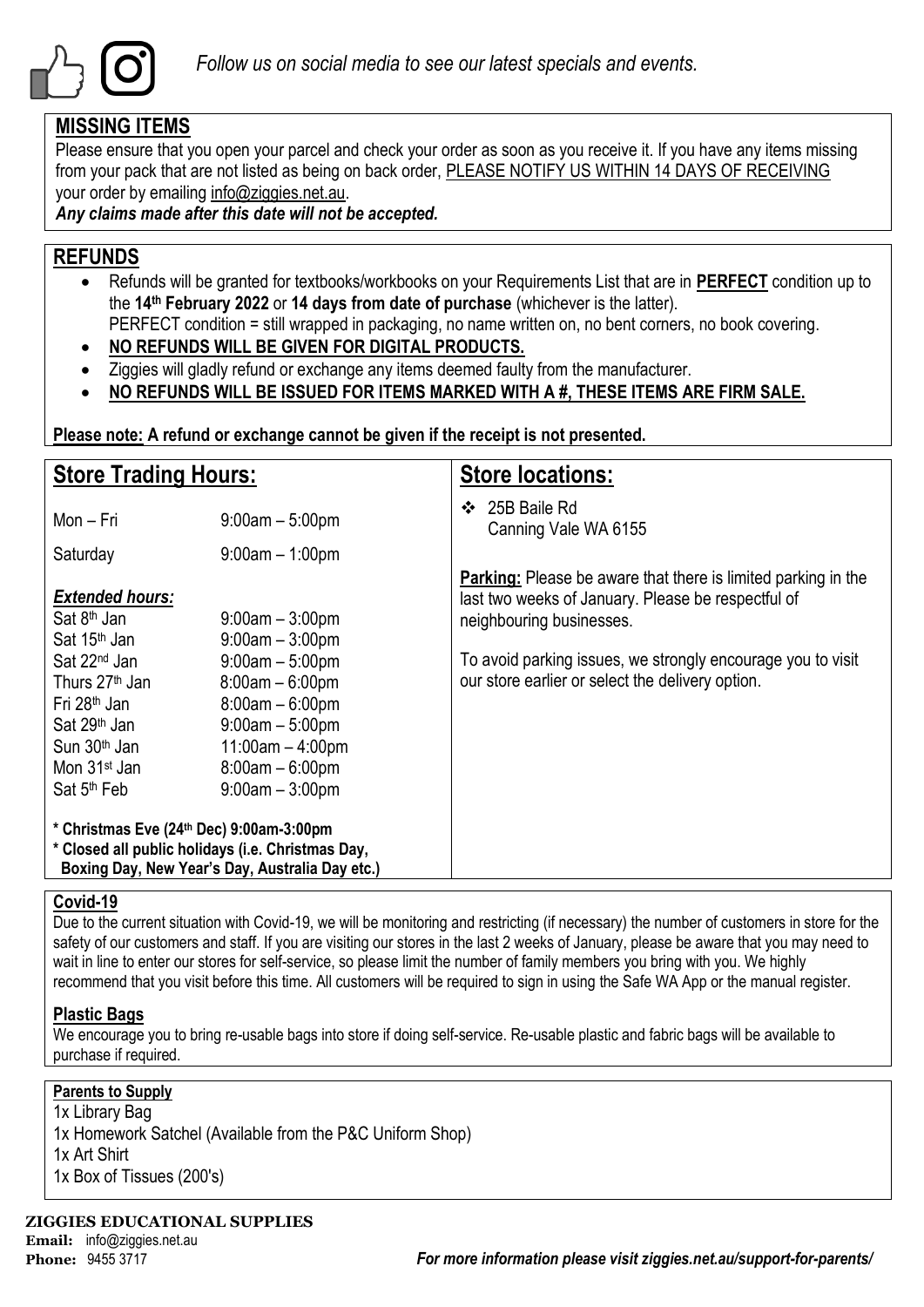#### **BIN LOC ITEM QTY PRICE EA TOTAL** 0004\* Art Folio A2 Kraft 125gsm (supplied in bulk to school) 1 \$1.95 \$1.95 0087 Calculator Desktop Jastek Compact Blue 1  $\sim$  1 \$10.95 \$10.95 \$10.95 0098 Clipfolder A4 PE Black 1 \$4.15 \$4.15 \$4.15 \$4.15 \$4.15 \$4.15 \$4.15 \$4.15 \$4.15 \$4.15 \$4.15 \$4.15 \$4.15 \$4.15 0102 Compass Maped Study Incl Case and Pencil 200 and 200 and 200 and 200 and 200 and 33.40 \$3.40 0117 # Crayons Staedtler Noris Club Twister 12 **1 1 \$5.95 \$5.95 \$5.95** \$5.95 \$5.95 \$5.95 \$5.95 \$5.95 \$5.95 \$5.95 0122 # Diary Student Dated 2022 1 \$2.10 \$2.10 0130 Display Book A4 20 Inserts Black 8 \$1.95 \$15.60 0169 Document Wallet A4 With Button Blue 3 \$1.35 \$4.05 0194\* # Earbuds Verbatim Urban Sound 1 \$8.70 \$8.70 0196 Eraser Large Vinyl **Example 2 & Solution** 31.10 0250  $\#$  Glue Stick Artline 40g Purple  $\sqrt{3}$  and  $\sqrt{3}$  and  $\sqrt{4}$  and  $\sqrt{5}$  and  $\sqrt{5}$  and  $\sqrt{5}$  and  $\sqrt{5}$  and  $\sqrt{5}$  and  $\sqrt{5}$  and  $\sqrt{5}$  and  $\sqrt{5}$  and  $\sqrt{5}$  and  $\sqrt{5}$  and  $\sqrt{5}$  and  $\sqrt{5}$  and 0286 # Highlighter Maped Green 1 \$1.45 \$1.45 0287 #Highlighter Maped Orange 1 \$1.45 \$1.45 \$1.45 \$1.45 \$1.45 \$1.45 \$1.45 \$1.45 \$1.45 \$1.45 \$1.45 \$1.45 \$1.45 0289 #Highlighter Maped Yellow 1 \$1.45 \$1.45 \$1.45 \$1.45 \$1.45 \$1.45 \$1.45 \$1.45 \$1.45 \$1.45 \$1.45 \$1.45 \$1.45 0295 # Marker Artline 70 Black 1 \$3.50 \$3.50 \$3.50 \$3.50 \$3.50 \$3.50 \$3.50 \$3.50 0334 # Marker Texta Smart Tip 10 1 \$4.85 \$4.85 \$4.85 \$4.85 \$4.85 \$4.85 \$4.85 \$4.85 \$4.85 \$4.85 \$4.85 \$4.85 \$4. 0402 # Pen Fineliner Artline Supreme 0.4mm Black 4  $\sim$  4 \$2.60 \$10.40 0406 # Pen Medium Point Artline 8210 Blue 4 \$0.45 \$1.80 0407 #Pen Medium Point Artline 8210 Red 4 \$1.80 0418 Pencil Case Zip Top Micador 235x130mm 1 1 \$2.30 \$2.30 \$2.30 0420 Pencil Coloured Columbia 12 2 \$2.95 \$5.90 0441 Pencil Standard HB Columbia Copperplate 8  $\sqrt{3}$  8 \$0.50 \$4.00 0468 Pencil Sharpener Double Metal Maped Tonic 2008 2012 12:00 \$11.20 \$5.60 \$11.20 0499 Protractor Celco 10cm 180 Degrees 2 \$1.20 \$1.20 \$1.20 \$1.20 0506 Ruler Wooden 30cm **(No inches)** 2 \$0.80 \$1.60 0511 Scissors Maped School 210mm 1 **1 \$2.80 \$2.80** \$2.80 \$2.80 \$2.80 \$2.80 \$2.80 *If your child is left handed, please select the scissors below* 0517 Scissors Celco 165mm Left Handed Green Handle **0 \$2.25 \$0.00** \$2.25 \$0.00 0525 Scrap Book Megasaurus 335x240mm 64 Page 2 \$2.10 \$4.20 1068\* # Glue Kids UHU PVA 125ml 1 \$4.50 \$4.50 1123\* # Marker Whiteboard Expo Bullet Assorted Pack 4 2 2 \$5.25 \$10.50 1184\* Pencil Case Mesh 340x135mm 1 \$3.00 \$3.00 \$3.00 \$3.00 \$3.00 \$3.00 \$3.00 \$3.00 1216\* Photocopy Paper Reflex A4 80gsm White (supplied in bulk to school) 1 \$6.95 \$6.95 \$6.95 \$6.95 1617\* # USB Thumbdrive Verbatim Slider 32GB (available behind the counter at Ziggies) 1 1 \$9.95 \$9.95 C Samson PS Book Fee (Spelling Mastery, iMaths & Mental Maths) 1 \$42.15 \$42.15 \$42.15 **SUBTOTAL \$205.50 PLEASE TICK IF ALL OF THE ITEMS ABOVE TO BE PURCHASED PERSONAL ITEMS FOR STUDENT USE** *PLEASE TICK THE ITEMS YOU WISH TO PURCHASE* **Student Name:** \_\_\_\_\_\_\_\_\_\_\_\_\_\_\_\_\_\_\_\_\_\_\_\_\_\_\_ **Parent Name: \_\_\_\_\_\_\_\_\_\_\_\_\_\_\_\_\_\_\_\_\_\_\_\_\_\_\_\_\_\_\_\_\_\_\_\_\_\_\_** Parent Contact #: **and Email Contact: Email Contact: Email Contact: Email Contact: Email Contact: Email Contact: Email Contact: Email Contact: Email Contact: Email Contact: Email Contact: Email Contac**

**SAMSON PRIMARY SCHOOL YEAR 5 2022**

## **VOLUNTARY CONTRIBUTIONS**

| Samson Primary Contribution Per Child        |  | \$60.00 | \$60.00 |
|----------------------------------------------|--|---------|---------|
| Samson Primary P&C Contribution (Per Family) |  | \$50.00 | \$50.00 |

## **PARENTS TO SUPPLY GRAND TOTAL: \$**

1x Library Bag 1x Homework Satchel (Available from the P&C Uniform Shop)

1x Art Shirt

1x Box of Tissues (200's)

**PLEASE LABEL ALL ITEMS WITH YOUR CHILD'S NAME AND SEND THE WHOLE ORDER TO SCHOOL.**

*PLEASE TURN OVER FOR PAYMENT DETAILS*